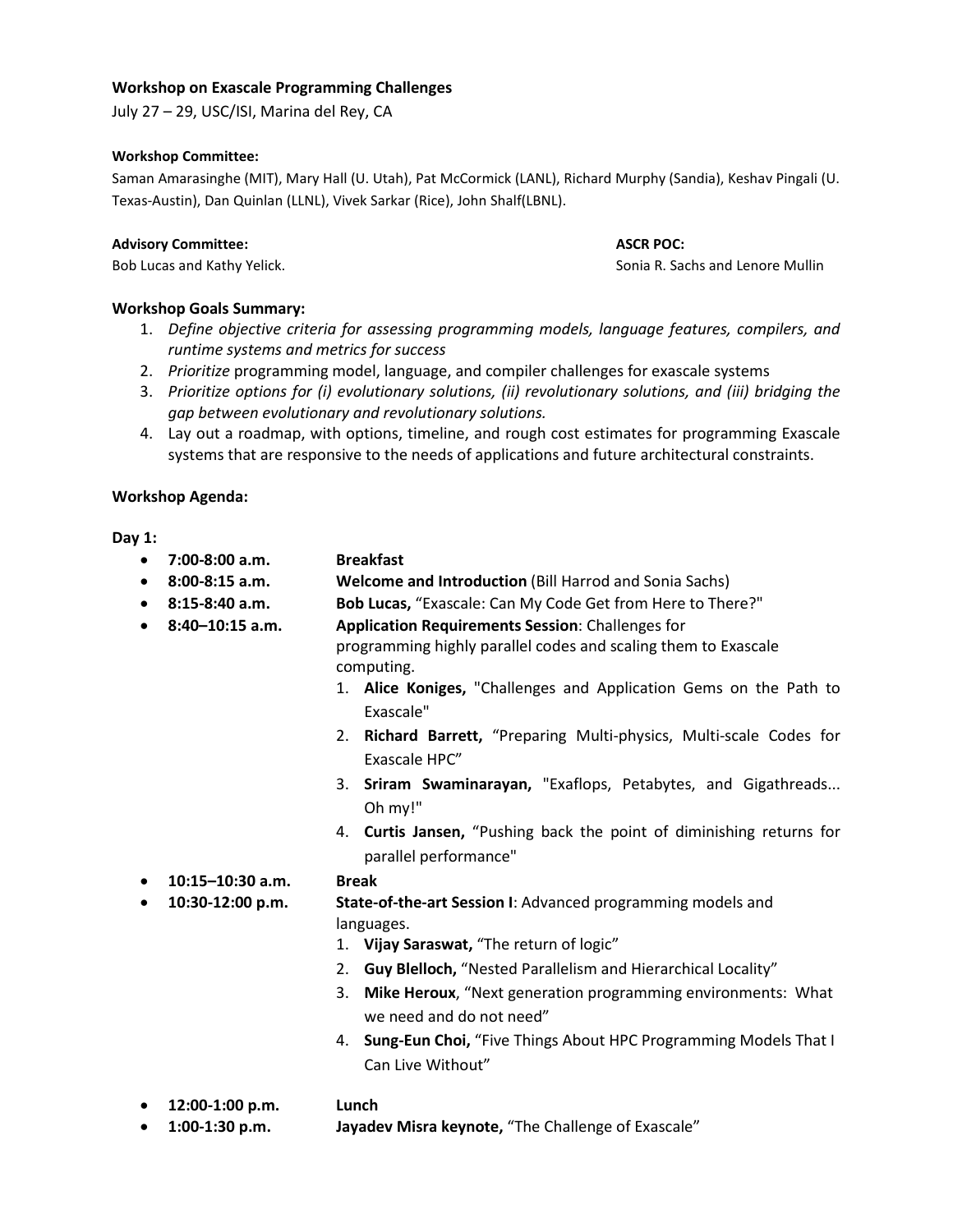| $\bullet$ | 1:30-3:00 p.m.    | State-of-the-art Session I: Advanced programming models and              |
|-----------|-------------------|--------------------------------------------------------------------------|
|           |                   | languages.                                                               |
|           |                   | John Shalf, "Functional vs. Imperative Languages (Dataflow 2.0)"<br>1.   |
|           |                   | Richard Murphy, "How I Learned to Stop Worrying and Love New<br>2.       |
|           |                   | Models of Computation"                                                   |
|           |                   | Tim Mattson, "Unintelligent Design for asynchronous exascale<br>3.       |
|           |                   | Systems"                                                                 |
|           |                   | 4. Sriram Krishnamoorthy, "(De)composable abstractions for a             |
|           |                   | changing architectural landscape"                                        |
|           | 3:00-3:15 p.m.    | <b>Break</b>                                                             |
|           | 3:15-4:15 p.m.    | Focused Session I Parallel Panel Discussions: Develop objective criteria |
|           |                   | to assess programming models in the context of application               |
|           |                   | requirements, considering various models of computation                  |
|           |                   | primitives.                                                              |
|           |                   | I-a Communication and Synchronization Primitives Panel                   |
|           |                   | I-b Scheduling Primitives Panel                                          |
|           |                   | I-c Partitioning and Placement Primitives Panel                          |
| $\bullet$ | 4:15-4:45 p.m.    | Summary of Session I Focused Panels (10 min per panel)                   |
|           |                   | Rajeev Thakur, Summary of I-a<br>1.                                      |
|           |                   | David Padua, Summary of I-b<br>2.                                        |
|           |                   | Marc Snir, Summary of I-c<br>3.                                          |
|           | 4:45-5:45 p.m.    | <b>Session I General Panel Discussion.</b>                               |
| Day 2:    |                   |                                                                          |
| $\bullet$ | $7:00-8:00$ a.m.  | <b>Breakfast</b>                                                         |
| ٠         | 8:00-8:15 a.m.    | <b>Introduction (Sonia Sachs)</b>                                        |
| $\bullet$ | 8:15-8:40 a.m.    | Kathy Yelick, "To Virtualize or Not to Virtualize"                       |
| $\bullet$ | $8:40-10:20$ a.m. | State-of-the-art Session II: Language constructs, compiler and runtime   |
|           |                   | engines that support advanced programming models.                        |

- 1. **Keshav Pingali,** "Why compilers have failed and what we can do about it"
- 2. **Richard Lethin,** "Reconceptualizing to Unshackle Programmers from the Burden of Exascale Hardware Issues"
- 3. **Sanjay Kale,** "Composable and modular Exascale Programming Models with intelligent runtime systems"
- 4. **Pavan Balaji,** "Evolutionary Support for Revolutionary Programming Models and Runtime Systems"
- **10:20-10:35 a.m. Break**
	-
- **10:35-12:15 (noon) State-of-the-art Session II:** Language constructs, compiler and runtime engines that support advanced programming models.
	- 1. **Saman Amarasinghe,** "Why have compilers failed to help parallel programmers"
	- 2. **Vivek Sarkar,** "Programming Constructs for Exascale Systems and their Implementation Challenges"
	- 3. **John Mellor-Crummey**, "Lessons from the past, challenges ahead, and a path forward"